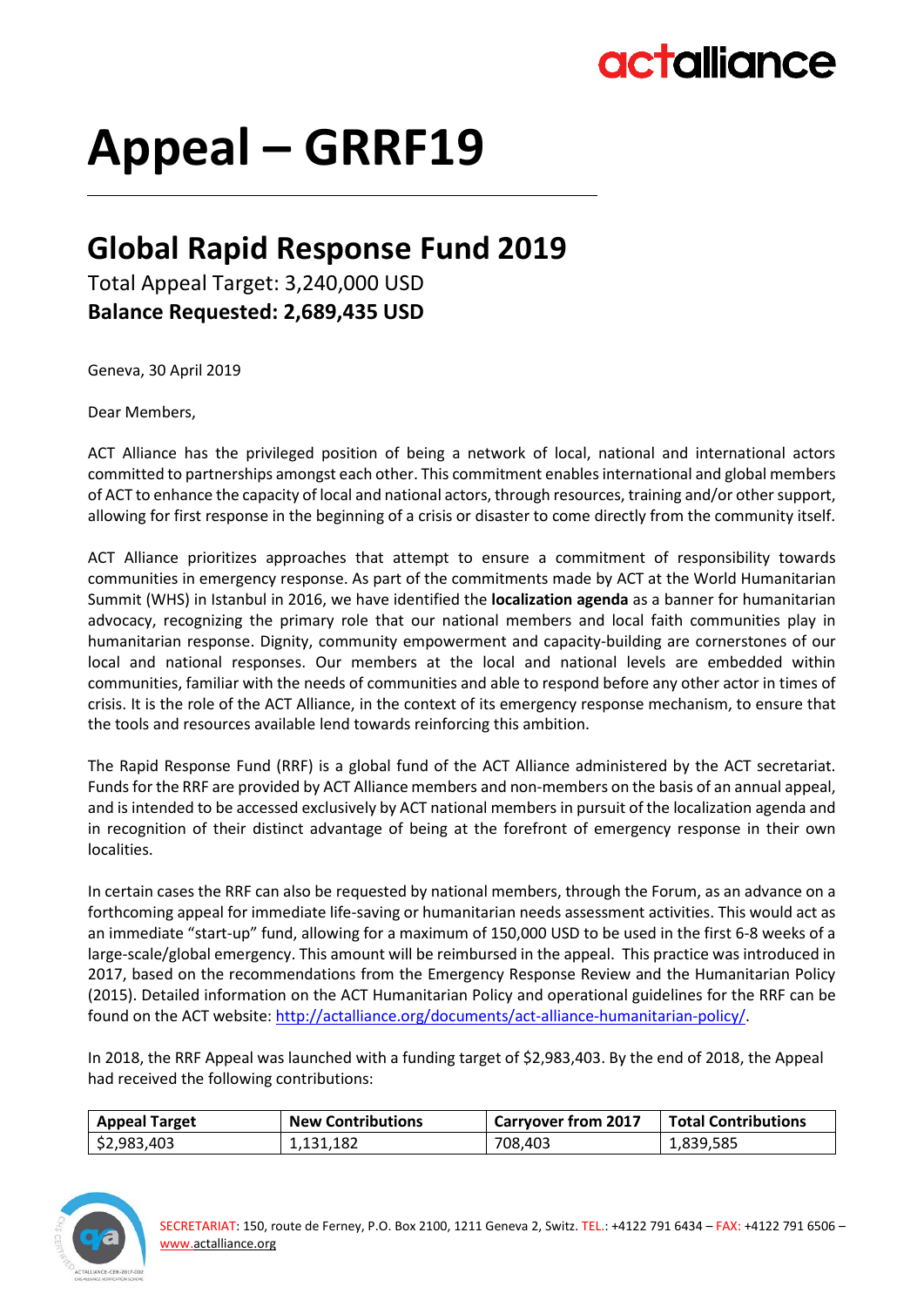Over the course of 2018, a total of \$1,316,250 was disbursed by the ACT Secretariat to 27 national members, and the remaining balance of **\$550,565** was carried over to this new Appeal, GRRF19. Some discrepancies are noted owing to returned balances, and these will be reflected in the **GRRF18 report in June 2019**. For reference, the details of the GRRF18 disbursements can be found here: <http://reports.actalliance.org/report/Appeals%202016-dynamic.aspx>

Using GRRF18 funds, ACT national members were able to respond to small to medium-scale crises in the Philippines, Zambia, Madagascar, Malawi, Kenya, Egypt, Tanzania, Cuba, Serbia, Indonesia, Peru, El Salvador, Zimbabwe, Ethiopia, Uganda, Guatemala, DRC, Armenia, and India.

In line with ACT Alliance messaging towards the World Humanitarian Summit, the RRF is a unique tool for empowering national members and local partners as frontline and first responders at the onset of an emergency. Over the past several years since the RRF mechanism was introduced, the ACT Alliance through its national members has been able to ensure that it is able to respond to emergencies that may not always attract the attention of the media and donors. In such contexts, the impact of impact of emergencies at community level is not much different than in large-scale mega emergencies, and it is in these cases where the relevance of local and national actors and faith-based organizations, as well as ACT Alliance's reach in farflung communities, is clearly demonstrated.

#### **GRRF19 FUND REQUEST:**

This year, in light of the priorities set by the new ACT Global Strategy 2019-2026, including *inter alia* the continuing strengthening of the ACT Humanitarian Mechanism, the full rollout of the digitalized Emergency Preparedness and Response Planning (EPRP) process, and improving adherence to the Core Humanitarian Standard (CHS) and Sphere, the request for funding is for **\$3,240,000**.

In addition to funding RRF projects of national members, the Secretariat proposes to utilize **7.5%** of RRF funds resource parallel mechanisms that will strengthen the humanitarian mechanism and primarily benefit the RRF. As in the 2018 GRRF, the Alliance continues to recognize the challenges that remain so that we are able to deliver high-calibre and accountable humanitarian response, and there remains a strong need to address issues around quality, capacity and preparedness especially in the work of national members. In 2018, the GRRF was able to support the development of the digital EPRP mechanism, the work of the EPRP Working Group, and some monitoring visits done by humanitarian staff of the Secretariat. For 2019, this approach will be continued as we further invest in specific areas of capacity development that are expected to benefit national members and our humanitarian mechanism in the long term.

The following critical support areas are being lined up to be supported under the RRF mechanism:

- i. Strengthening of the Secretariat's monitoring and evaluation (M&E) and coordination support to RRFs, including quality and efficiency improvements to the RRF proposal and reporting system
- ii. EPRP Working Group and Secretariat technical support to ACT national forums in country-level rollout of the revised EPRP mechanism
- iii. Capacity building for forums and national members on the Core Humanitarian Standard (CHS) and Sphere Standards

The GRRF19 Appeal is issued with recognition of the planned review of the ACT humanitarian model led by the Secretariat and the HPPG, where it is initially envisioned that ACT Appeals will have a stronger focus on large-scale and mega emergencies, complemented by a stronger and better-funded RRF mechanism for small to medium-scale emergencies. As such, this Appeal is issued with a particular intention of encouraging other modes of fundraising with members (including a projectized approach to access possible back donor funding).